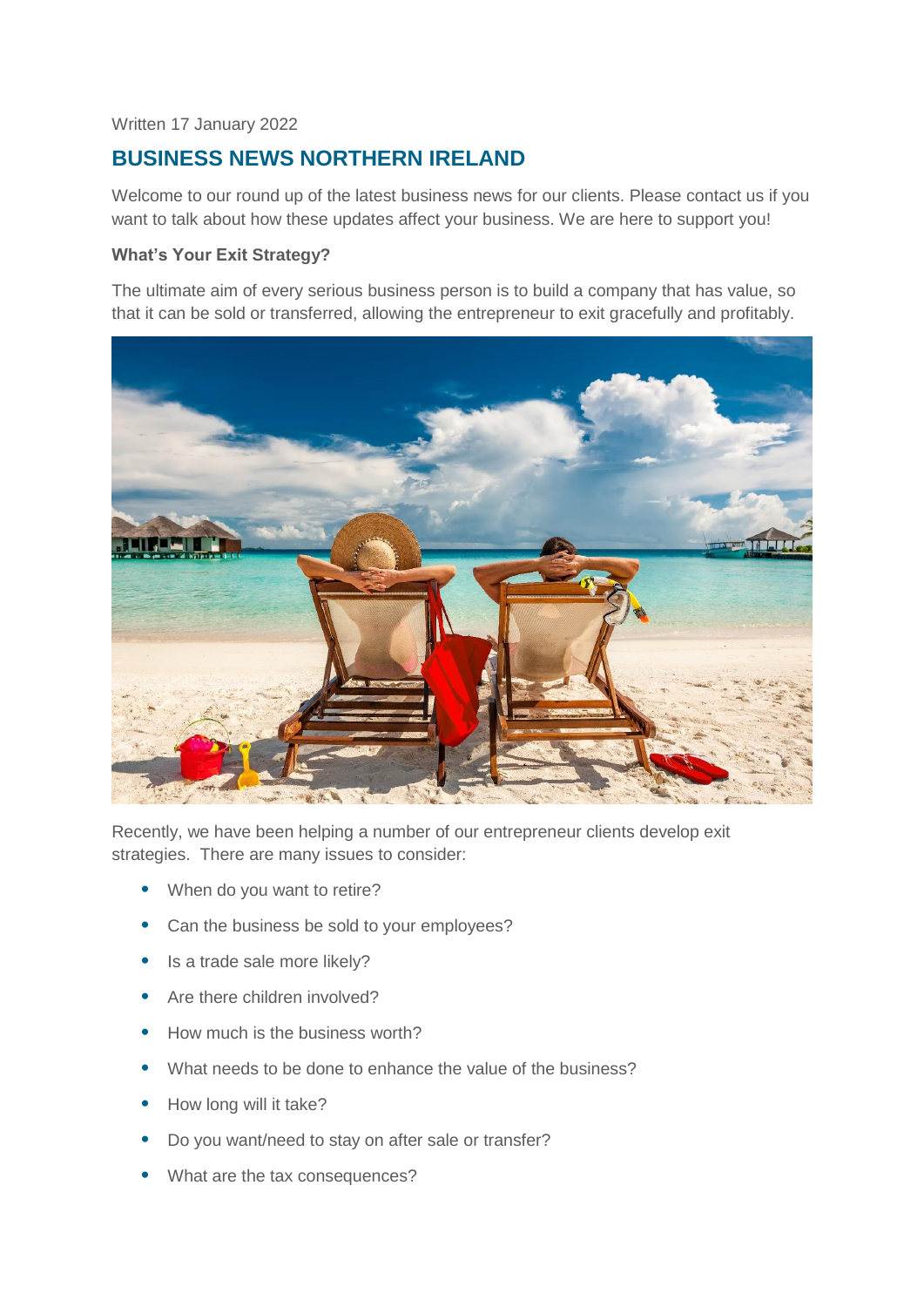We have a tried and tested methodology to address these issues and to help you prepare your business for sale, find potential buyers and negotiate to get the maximum price a buyer feels your business is worth. If you would like to discuss your personal exit plans we would be happy to do so with you — please call us!

### **Second State Pension Age Review launches**

The review will consider whether the rules around pensionable age are appropriate, based on the latest life expectancy data and other evidence.

The Pensions Act 2014 requires government to regularly review State Pension age, and in accordance with law, this latest Review must be published by 7 May 2023.

State Pension age is currently 66 and two further increases are currently set out in legislation: a gradual rise to 67 for those born on or after April 1960; and a gradual rise to 68 between 2044 and 2046 for those born on or after April 1977. The first Review of State Pension age was undertaken in 2017 and concluded that the next Review should consider whether the increase to age 68 should be brought forward to 2037-39 before tabling any changes to legislation.

As the number of people over State Pension age increases, due to a growing population and people on average living longer, the government needs to make sure that decisions on how to manage its costs are robust, fair and transparent for taxpayers now and in the future.

This review will consider a wide range of evidence, for example, it will:

- examine the implications of the latest life expectancy data
- provide a balanced assessment of the costs of an ageing population and future State Pension expenditure
- consider labour market changes and people's ability and opportunities to work over State Pension age
- and develop options for setting the legislative timetable for State Pension age that are transparent and fair

# See: [Second State Pension Age Review launches -](https://www.gov.uk/government/news/second-state-pension-age-review-launches) GOV.UK (www.gov.uk)

#### **New rules to protect value of small pension pots laid in Parliament**

The rules, which come into force from April 2022, mean pension savings invested in the default funds of schemes used for Automatic Enrolment with a value of £100 or less will be exempt from flat fees, benefitting hundreds of thousands of savers across the country.

2022 marks ten years since the introduction of Automatic Enrolment. Since its introduction, the percentage of eligible employees participating in workplace pensions as a whole has grown from 55% to 88% – an increase of 33%.

By November 2021, a record 10.6m eligible employees were enrolled in an Automatic Enrolment pension scheme.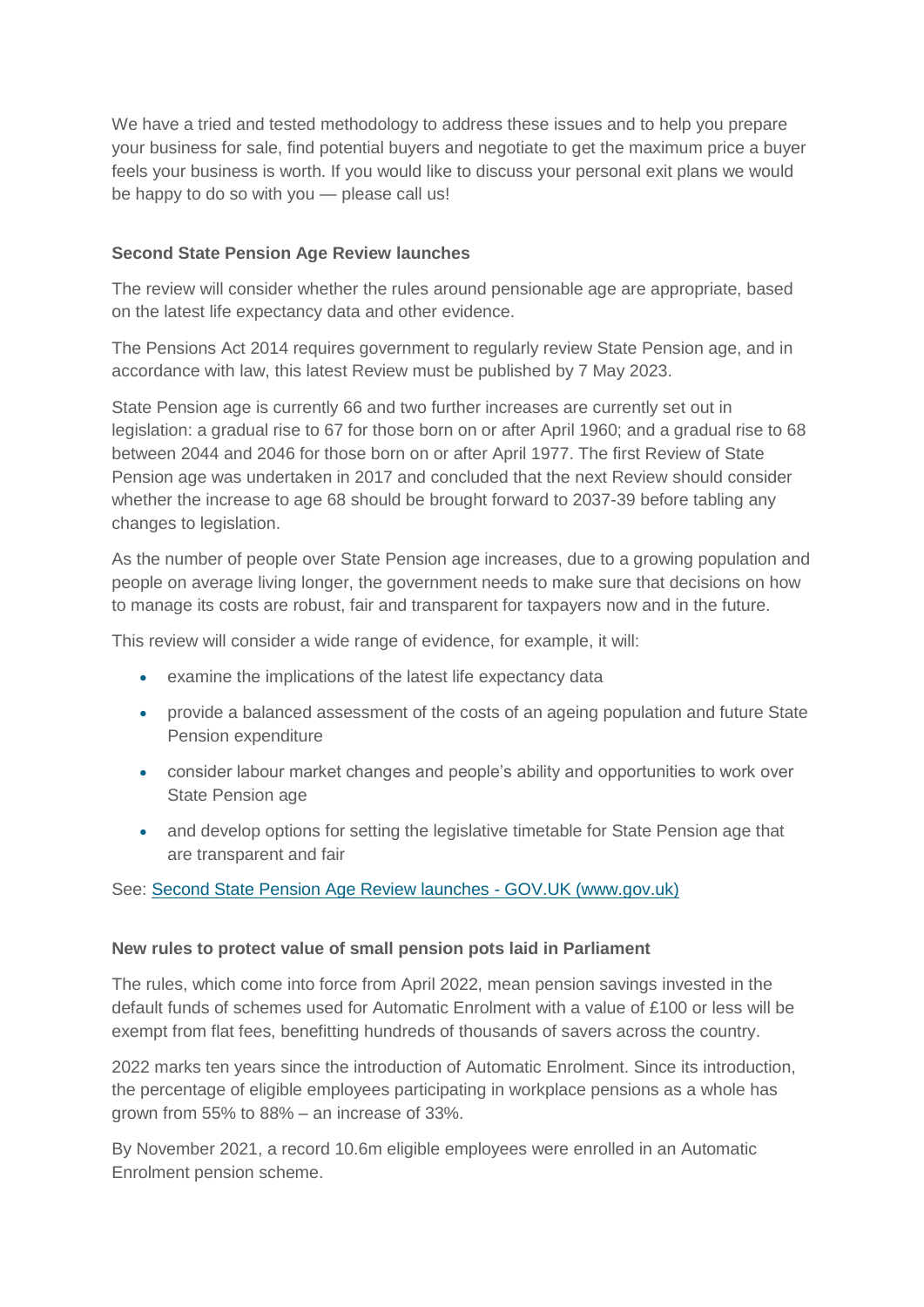Alongside the £100 threshold – known as the 'de minimis' – the government continues to engage with the pensions industry on wider consolidation initiatives to tackle the growth of small pots, including through the industry-led Small Pots Co-ordination Group.

# See: [New rules to protect value of small pension pots laid in Parliament -](https://www.gov.uk/government/news/new-rules-to-protect-value-of-small-pension-pots-laid-in-parliament) GOV.UK [\(www.gov.uk\)](https://www.gov.uk/government/news/new-rules-to-protect-value-of-small-pension-pots-laid-in-parliament)

### **Statutory Pay Rates from April 2022**

The government has published the proposed statutory rates for maternity pay, paternity pay, shared parental pay, adoption pay, parental bereavement pay and sick pay from April 2022.

The rates normally increase each April in line with the consumer price index (CPI) and this normally occurs on the first Sunday in April, which is 3 April 2022.

See: [Benefit and pension rates 2022 to 2023 \(publishing.service.gov.uk\)](https://assets.publishing.service.gov.uk/government/uploads/system/uploads/attachment_data/file/1036433/benefit-and-pension-rates-2022-2023.pdf)

#### **Managing home workers' health and safety**

The Health and Safety Executive (HSE) home working guidance is for anyone who employs home workers, including those who split their time between their workplace and home (sometimes called hybrid working).

The guidance has been redesigned and expanded to provide more detail on straightforward actions to manage home workers' health and safety.

This includes the risks of working with display screen equipment (DSE) at home as well as stress and poor mental health.

There is also advice for home workers themselves, as well as a video and practical tips on good posture when working with DSE.

Employers have the same health and safety responsibilities for people working at home as for any other worker.

See: [Managing home workers' health and safety -](https://www.hse.gov.uk/home-working/employer/index.htm?utm_source=govdelivery&utm_medium=email&utm_campaign=guidance-push&utm_term=home-working-employers&utm_content=msd-5-jan-22) Overview - HSE

#### **Chancellor's Spring 2022 statement and mini budget?**

Whilst most of us were wrapping our Christmas presents on 23 December 2021 the Chancellor of the Exchequer, Rishi Sunak, commissioned the Office for Budget Responsibility (OBR) to produce an economic and fiscal forecast for Wednesday 23 March 2022.

The main Budget is scheduled for Autumn each year, but it is anticipated that the Chancellor will take the opportunity to make a number of tax announcements.

See: [Spring 2022 forecast statement -](https://www.gov.uk/government/publications/forecast-2022-date-announcement/spring-2022-forecast-statement) GOV.UK (www.gov.uk)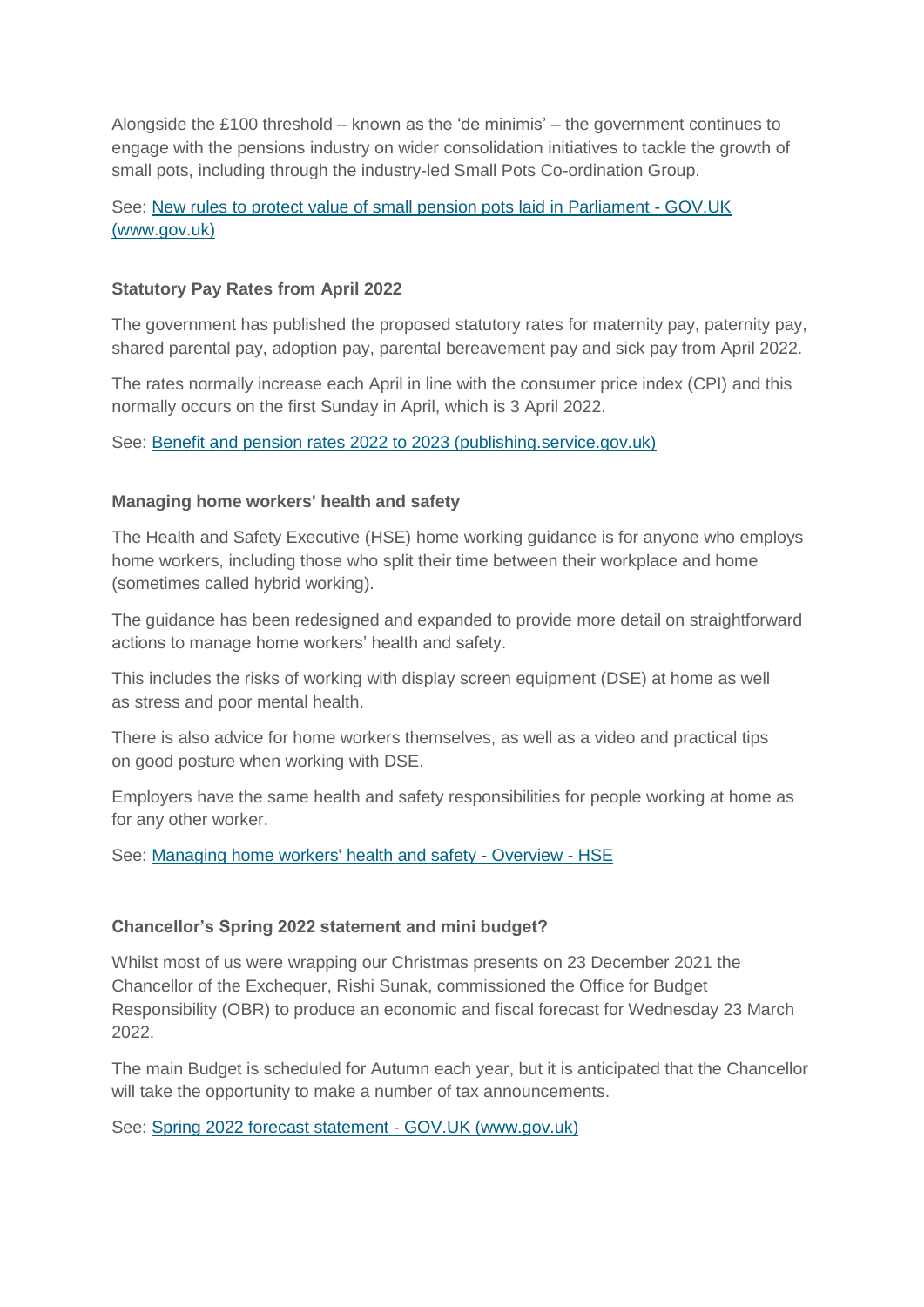### **New VAT penalty regime delayed to January 2023**

A new, and arguably, fairer system for determining penalties for late returns and late payment of VAT has been delayed by a year and will now commence in January 2023. The same system will also apply to returns under Making Tax Digital (MTD) for income tax and those penalties will now start in April 2024.

Under the new regime taxpayers will accumulate points for late submissions and only after reaching a certain threshold will an automatic penalty be imposed. The threshold will depend on how regularly the taxpayer is required to submit a return.

See: [Penalties for late submission -](https://www.gov.uk/government/publications/penalties-for-late-submission/penalties-for-late-submission) GOV.UK (www.gov.uk)

#### **Food and Drink Federation Awards 2022**

The Food and Drink Federation (FDF) Awards recognise and reward excellence for innovation, competitiveness and talent in the food and drink industry.

Entries to the FDF Awards 2022 are now open!

Take a look at the award categories and enter for free before 28 February 2022, for your chance to win - you can enter as many categories as you like and nominate multiple projects/colleagues.

The awards are open to:

- Food and drink manufacturers
- Retailers, producers, growers, hospitality
- Sectors working with the food and drink supply chain including researchers, distributors, health, local authorities and education providers

See: [FDF Awards | The Food & Drink Federation](https://www.fdf.org.uk/fdf/events-and-meetings/fdf-awards/)

#### **Commercialising quantum technologies: feasibility studies round 3**

Innovate UK, part of UK Research and Innovation, will invest up to £6 million in quantum technologies innovation projects.

Funding will be available for feasibility projects and industrial research projects that:

- study a commercial opportunity
- quantify performance objectives
- provide a roadmap of future exploitation
- exploit second generation quantum techniques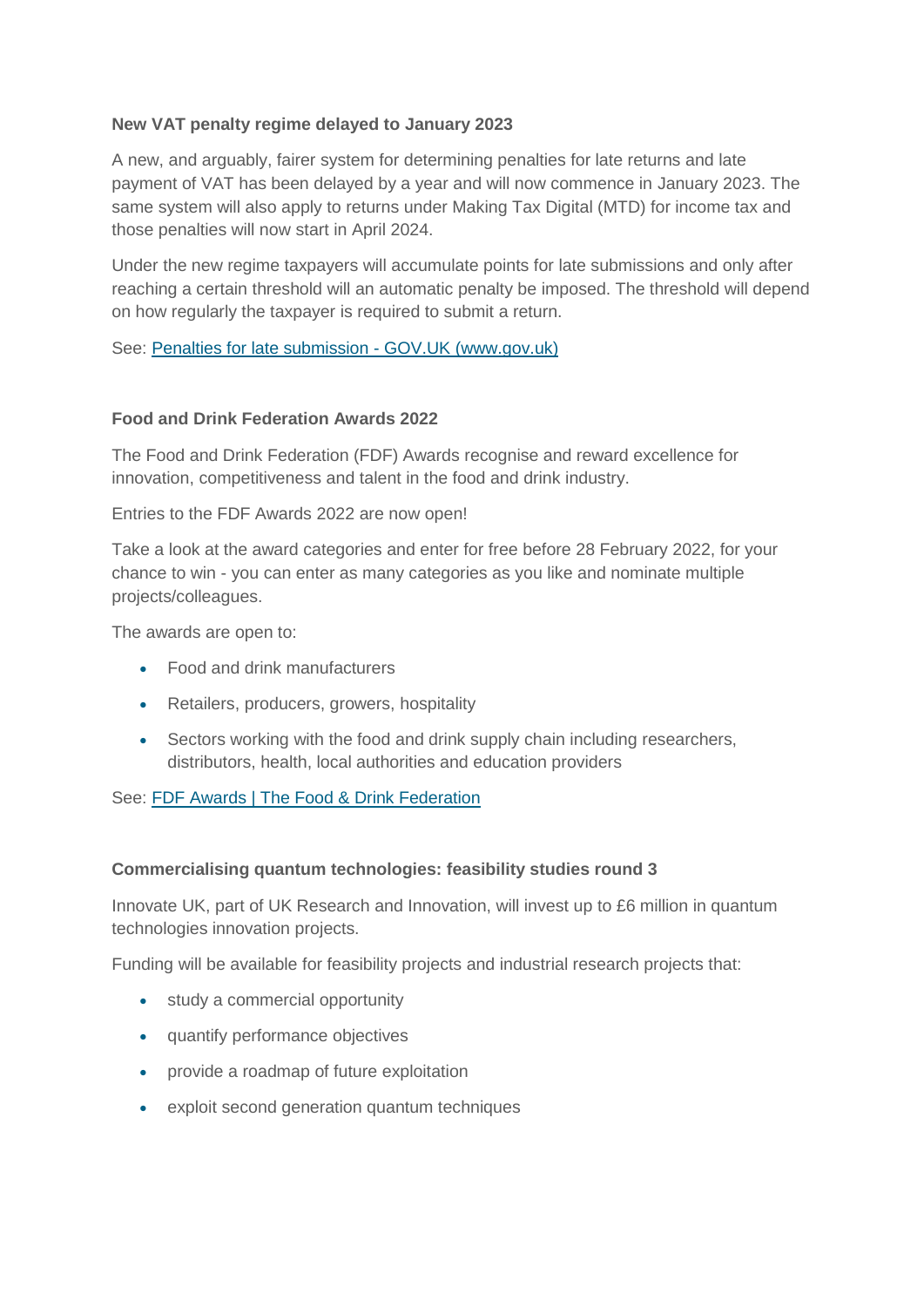Second generation quantum technologies are defined as those involving the generation and coherent control of quantum states, resulting in phenomena such as superposition or entanglement. Technologies involving single photon generation are in scope.

To be eligible, projects should address one or more of the technical challenges:

- connectivity techniques for securing data in storage and in flight
- seeing the invisible imaging, sensors and detectors for the environment, transport, autonomous systems, infrastructure, and healthcare
- positioning, navigation and timing developing resilience and precision for situational awareness and time dissemination
- computing advancing quantum computing for addressing intractable problems through modelling and simulation, machine learning and optimisation

The competition opens on Monday 17 January and closes at 11:00 on Wednesday 9 March 2022.

See: Competition overview - [Commercialising quantum technologies: feasibility studies](https://apply-for-innovation-funding.service.gov.uk/competition/1077/overview)  round 3 - [Innovation Funding Service \(apply-for-innovation-funding.service.gov.uk\)](https://apply-for-innovation-funding.service.gov.uk/competition/1077/overview)

# **Paying back a Self-Employment Income Support Scheme (SEISS) grant**

There is a new section in the SEISS guidance called 'If you still need to make a claim'. If you've not been able to make a claim due to an HMRC error or other exceptional circumstances, you must contact HMRC by 28 February 2022.If you think your grant amount is too low, you must also contact HMRC by 28 February 2022.

You must tell HM Revenue & Customs (HMRC) if, when you made the claim, you were not eligible for the grant. For example:

- for the first or second grant, your business was not adversely affected
- for the third, fourth or fifth grant, your business had not been impacted by reduced activity, capacity or demand or inability to trade in the relevant periods
- you did not intend to continue to trade
- you have incorporated your business

#### You must also tell HMRC if you:

- received more than HMRC said you were entitled to
- amended any of your tax returns on or after 3 March 2021 in a way which means you're no longer eligible or are entitled to a lower fourth or fifth grant than you received
- made a mistake reporting your turnover in your claim for the fifth grant which means you are entitled to a lower grant than you received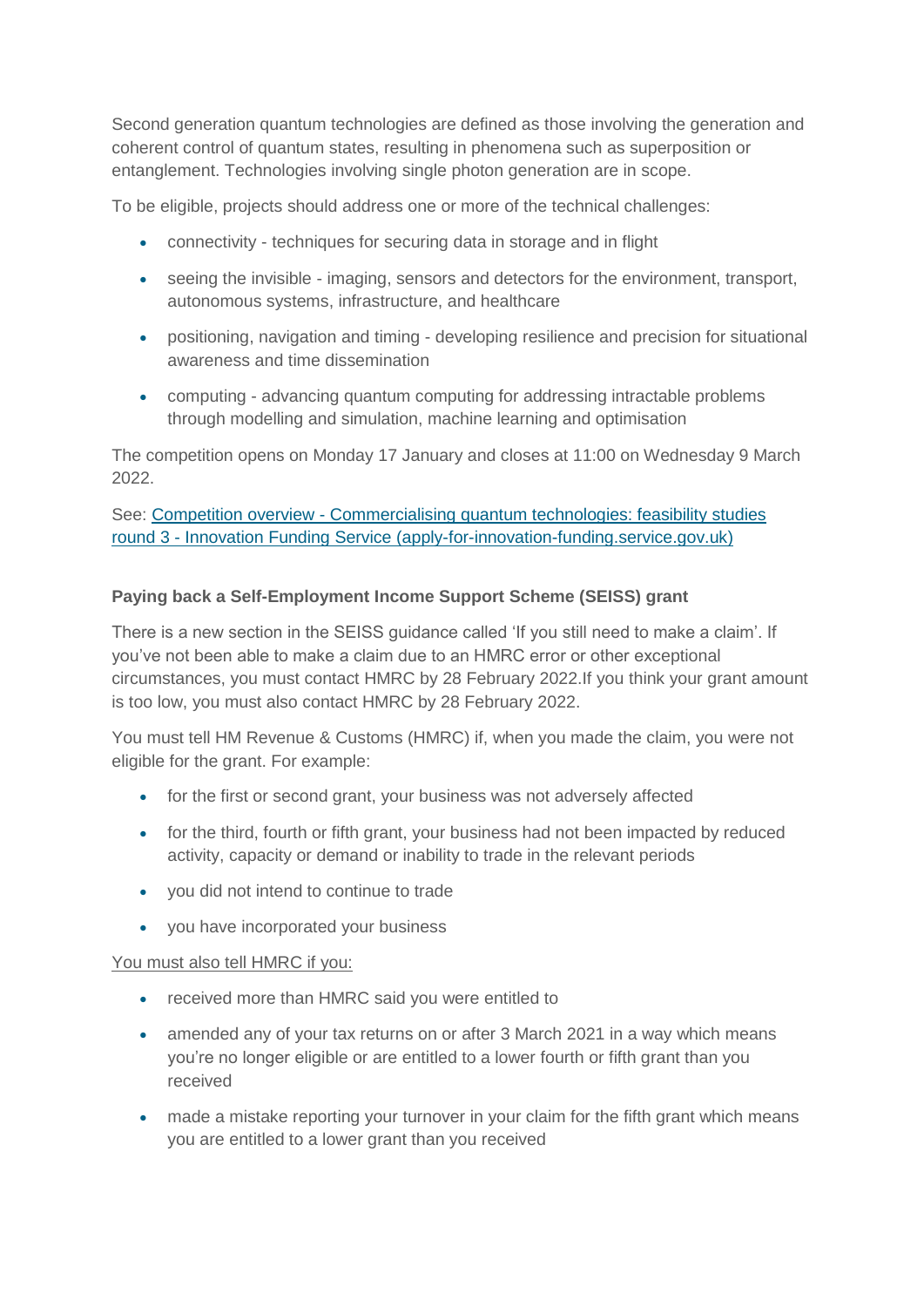have received a letter or email from HMRC that says you need to pay back some or all of a grant

### When you must tell HMRC

In most cases, if you are not eligible and have to pay the grant back, you must tell HMRC within 90 days of receiving the grant.

For the fourth and fifth grants the rules for when to tell HMRC are different if amending your return affects your eligibility or grant amount. 

#### If your return has been amended

You must tell HMRC if there is an amendment to any of your tax returns on or after 3 March 2021 which either:

- lowers the amount of fourth or fifth grant you're eligible for
- causes you to no longer be eligible for the fourth or fifth grant

If your return has been amended before claiming your grant, you must tell HMRC within 90 days of receiving your grant.

If your return has been amended after receiving your grant, you must tell HMRC within 90 days of making the amendment.

If you do not tell HMRC, they will write to you to recover the grant and you may also have to pay a penalty. Find more information on [how HMRC will recover your overpaid grant.](https://www.gov.uk/government/publications/penalties-for-not-telling-hmrc-about-self-employment-income-support-scheme-grant-overpayments-ccfs47)

You do not have to tell HMRC if the grant amount:

- you are eligible for has lowered by £100 or less
- was £100 or less

If you are not sure, you should still tell HMRC about the amendment using the online form.

# If you made a mistake when reporting your turnover

You need to tell HMRC if you:

- made a mistake reporting your turnover in your claim which means you are entitled to a lower grant than you received
- later realise you should have reported a different turnover figure in your claim which means you are entitled to a lower grant than you received

#### Voluntary repayments

You can also tell HMRC if you want to voluntarily pay back some or all of the grant you received. You can do this at any time.

You will need your:

 Government Gateway user ID and password that you used when you made your claim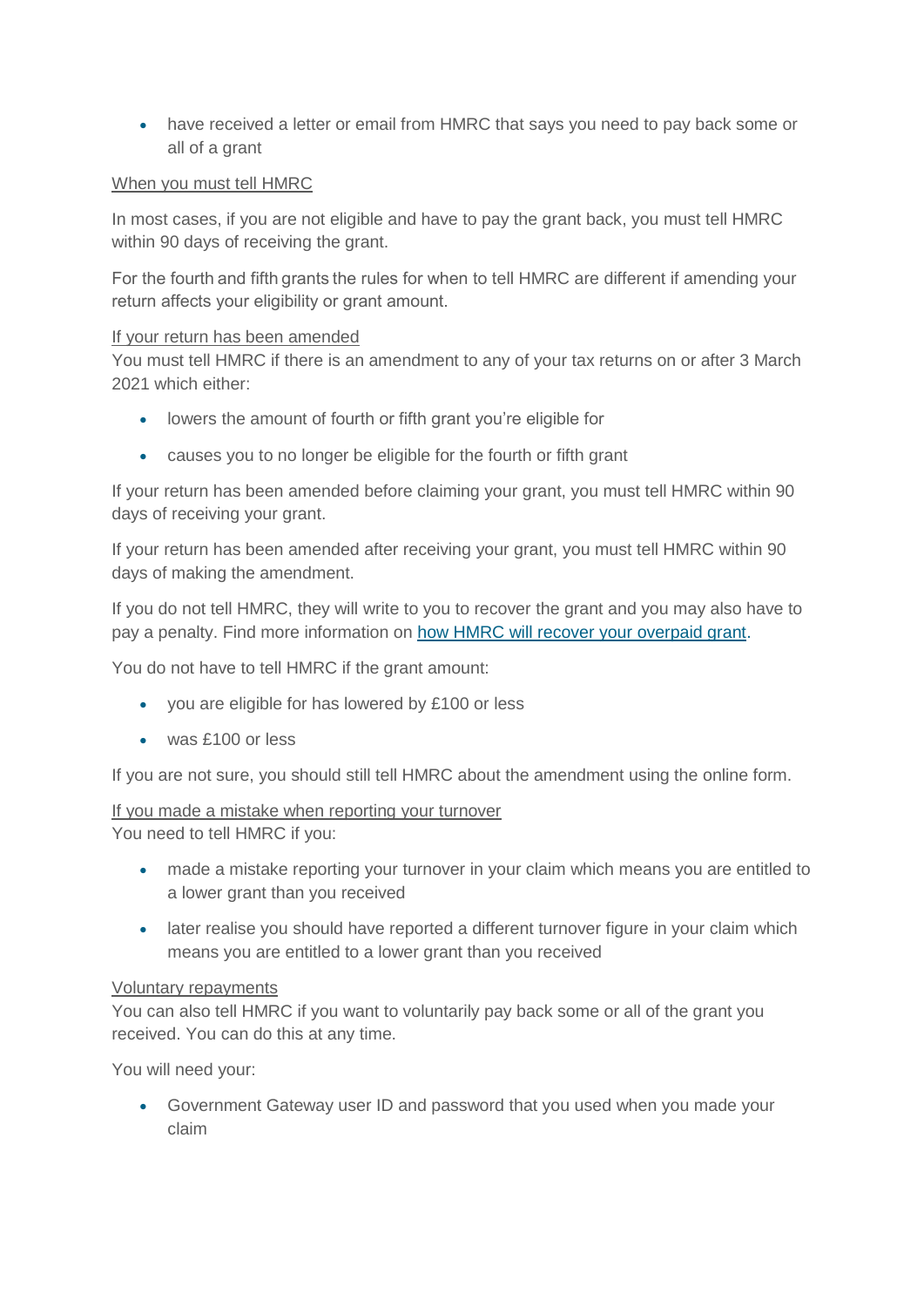- grant claim reference you'll [find this in the online service](https://www.tax.service.gov.uk/self-employment-support/enter-unique-taxpayer-reference) or on your copy of the grant claim
- Self-Assessment Unique Taxpayer Reference (UTR) number.

See: [Return to your claim for the Self-Employment Income Support Scheme -](https://www.gov.uk/guidance/return-to-your-claim-for-the-self-employment-income-support-scheme?utm_medium=email&utm_campaign=govuk-notifications-topic&utm_source=1bdd20e5-3387-450b-b234-ecdb7a8ad0d5&utm_content=daily) GOV.UK [\(www.gov.uk\)](https://www.gov.uk/guidance/return-to-your-claim-for-the-self-employment-income-support-scheme?utm_medium=email&utm_campaign=govuk-notifications-topic&utm_source=1bdd20e5-3387-450b-b234-ecdb7a8ad0d5&utm_content=daily)

# **SBRI Climate and Environmental Risk Analytics for Resilient Finance**

The Competition aim is to develop innovative solutions that integrate climate and environmental factors into financial services

Organisations can apply for a share of up to £1.5 million to demonstrate and deploy innovative solutions that integrate climate and environmental factors in the financial services industry. Climate and Environmental Risk Analytics for Resilient Finance: Phase 1 is a Small Business Research Initiative (SBRI) competition is funded by Innovate UK.

This is phase 1 of a 2-phase competition. The decision to proceed with phase 2 will depend on the outcomes from phase 1 and assessment of a separate application into a subsequent phase 2 competition. Only successful applicants from phase 1 will be able to apply for the additional funding available in phase 2.

Your project must:

- start by 1 June 2022
- end by 31 August 2022
- last up to 3 months
- have maximum total eligible costs of up to £50,000

Phase 1 prototype R&D contracts will be up to £50,000 for each project for up to 3 months. Innovate UK expect to fund up to 30 projects.

The second phase will involve up to 10 contracts being awarded to organisations chosen from the successful phase 1 applicants. Up to £1,000,000 will be allocated for each contract for up to 9 months, in order to demonstrate the product or service with your end user or customer.

See: Competition overview - SBRI - [Climate and Environmental Risk Analytics for Resilient](https://apply-for-innovation-funding.service.gov.uk/competition/1070/overview)  Finance: Phase 1 - [Innovation Funding Service \(apply-for-innovation-funding.service.gov.uk\)](https://apply-for-innovation-funding.service.gov.uk/competition/1070/overview)

# **Industrial Energy Transformation Fund Phase 2 - Spring 2022**

The Department for Business, Energy and Industrial Strategy (BEIS) has launched the new Industrial Energy Transformation Fund (IETF) Phase 2: Spring 2022 competition window. Businesses can bid for a share of up to £60 million in grant funding through this new phase.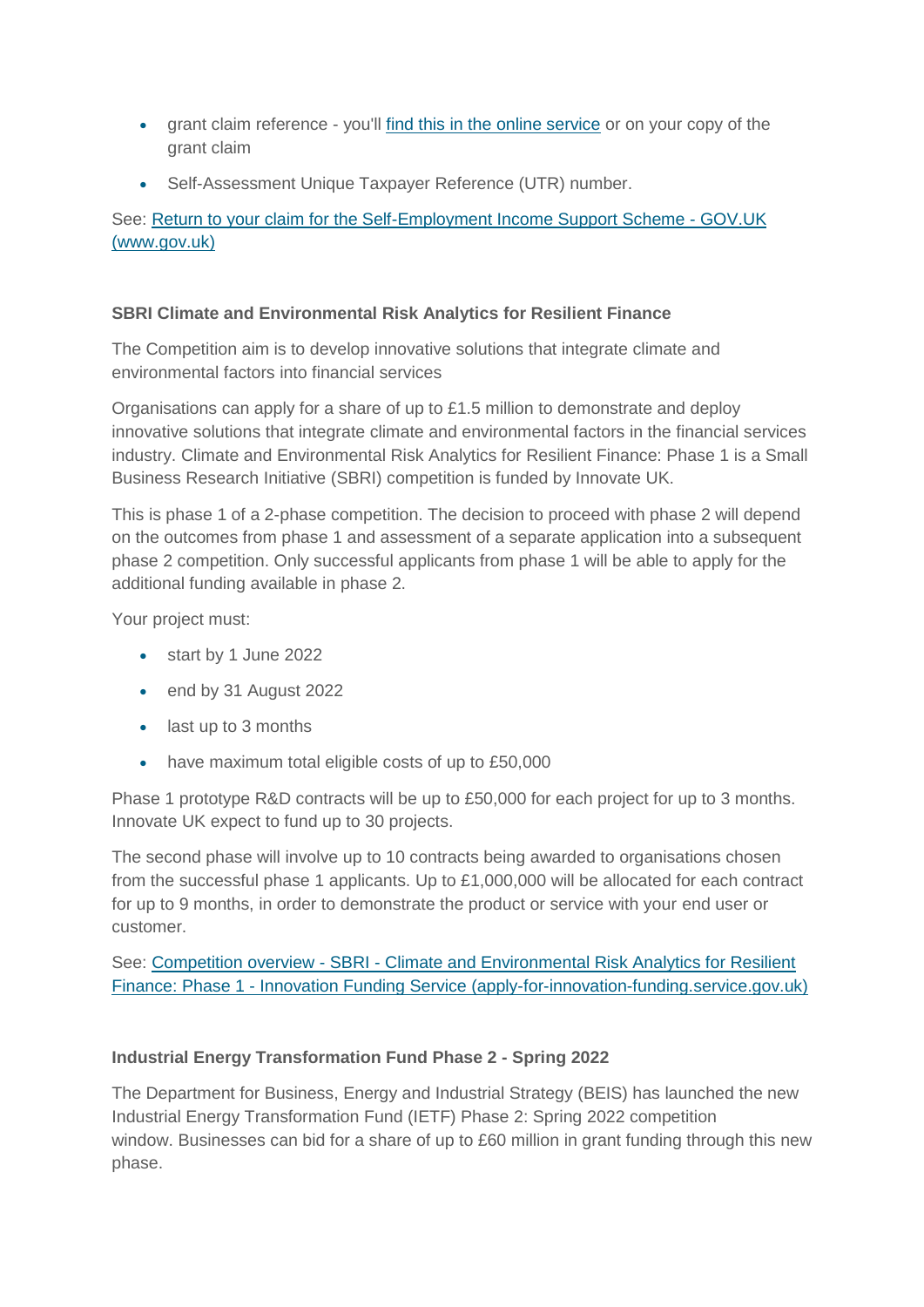The competition will provide grant funding for the following project types:

- studies feasibility and engineering studies to enable companies to investigate identified energy efficiency and decarbonisation projects prior to making an investment decision
- energy efficiency deployment of technologies to reduce industrial energy consumption
- deep decarbonisation deployment of technologies to achieve industrial emissions savings

Your business must operate an existing site which falls into one of the following categories:

- Mining and quarrying
- Manufacturing
- Recovery and recycling of materials
- Data centre

# See: [Industrial Energy Transformation Fund \(IETF\) Phase 2: Spring 2022 -](https://www.gov.uk/government/publications/industrial-energy-transformation-fund-ietf-phase-2-spring-2022) GOV.UK [\(www.gov.uk\)](https://www.gov.uk/government/publications/industrial-energy-transformation-fund-ietf-phase-2-spring-2022)

# **Omicron Hospitality Payment**

Over 3,200 businesses will be eligible for a one-off grant payment under the scheme, subject to regulations. Payment levels will align with the Net Annual Value (NAV) for the relevant business property, as follows:

- £10,000 for businesses that are the primary occupant operating from a property with a Net Annual Value (NAV) up to £15,000; or businesses that are occupied as part of a property
- £15,000 for businesses that are the primary occupant operating from a property with a Net Annual Value (NAV) between £15,001 to £51,000
- £20,000 for businesses that are the primary occupant operating from a property with a Net Annual Value (NAV) over £51,000

Eligible businesses will include:

- Restaurants licensed under Article 5(1)(e) of the Licensing (Northern Ireland) Order 1996
- Unlicensed restaurants
- Cafés
- Coffee shops
- Bistros
- Snack bars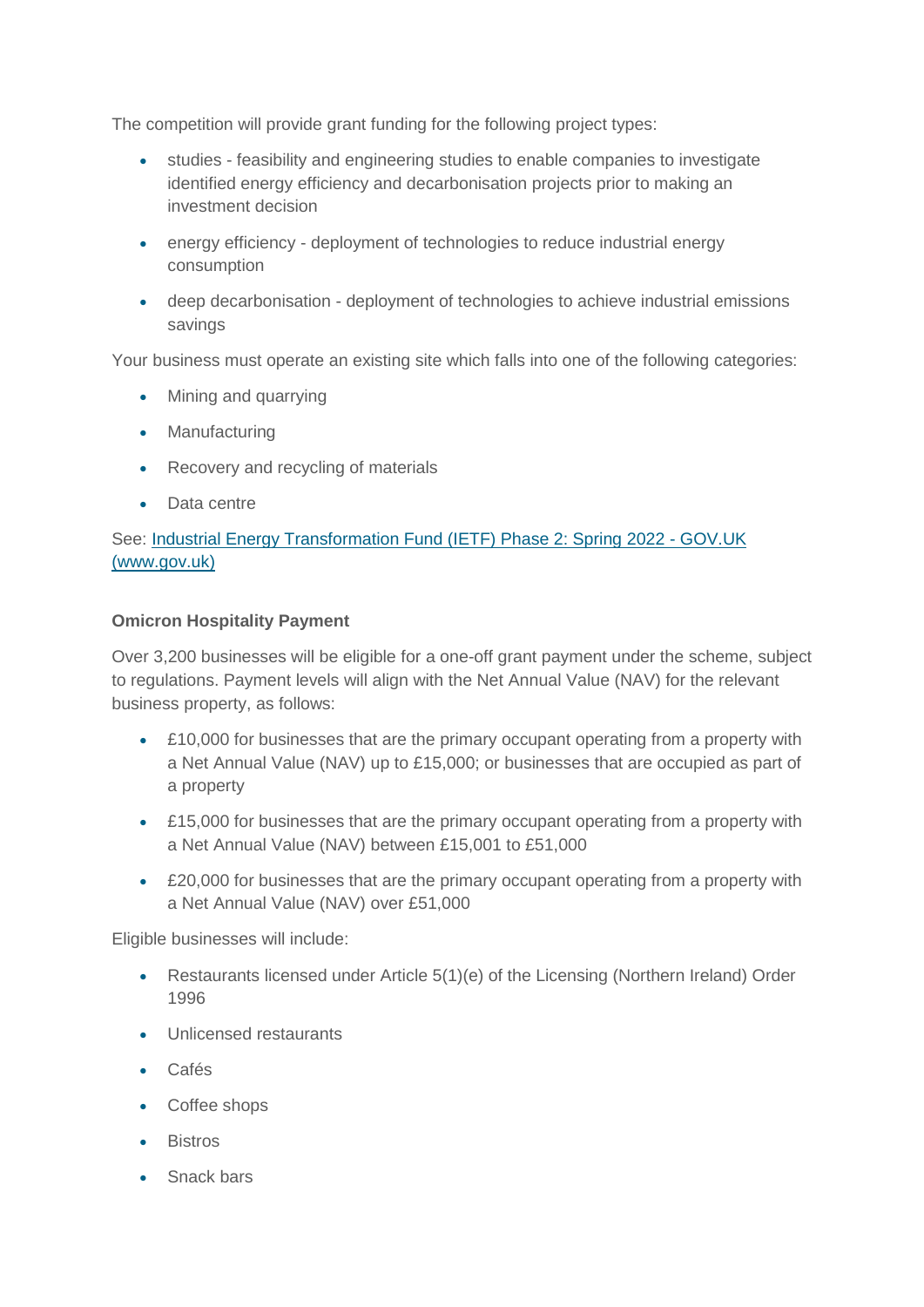- Public houses licensed under Article 5(1)(a) of the Licensing (Northern Ireland) Order 1996
- Social clubs and private members clubs (excluding sporting clubhouses)
- Nightclubs

Land & Property Services (LPS) will contact eligible businesses who received support from the Localised Restrictions Support Scheme (LRSS) directly during the week commencing 17 January 2022 for confirmation of relevant business information in order to enable payments for the Omicron Hospitality Payment to issue.

Hospitality businesses which did not receive support from the Localised Restrictions Support Scheme who would have been eligible for LRSS based on their current circumstances, will also have the opportunity to apply for support through this payment using an application portal.

See: [Coronavirus: Omicron Hospitality Payment \(nibusinessinfo.co.uk\)](https://www.nibusinessinfo.co.uk/content/coronavirus-omicron-hospitality-payment)

# **COVID Recovery Programme for Organisations**

The Department for Communities (DfC) has launched the Covid Recovery Programme for Organisations, which has been co-designed with seven sectoral bodies that will deliver the scheme. Eligible organisations can apply for awards of up to £50,000, and more in some exceptional circumstances.

The programme's overarching aim is to mitigate the impact of the pandemic on not-for-profit organisations in the culture, arts, languages, heritage, sports, charities and social enterprise sectors.

# Arts Council - Covid Recovery Programme for Arts Organisations

This funding programme will help to alleviate the significant financial pressures arts and cultural organisations face, helping them to continue to contribute to the Northern Ireland economy.

Applications are open until midday on Friday 28 January - [find out more and apply now.](http://artscouncil-ni.org/funding/scheme/covid-recovery-programme-for-organisations)

#### NI Screen - COVID Recovery Programme for Film Exhibition and Independent Cinema

Northern Ireland Screen will deliver this scheme with the aim to reduce or remove operating deficits in eligible organisations which have arisen in the 2021-22 financial year because of COVID.

Applications are open until midday on Friday 28 January - [find out more and apply now.](https://www.northernirelandscreen.co.uk/funding/covid-recovery-programme/)

# Sport NI - COVID Recovery Programme for Sports Organisations

This funding is aimed at reducing or removing operating deficits in eligible sports organisations which have arisen in the 2021-22 financial year because of the COVID pandemic.

Applications are open until midday on Friday 28 January - [find out more and apply now.](http://www.sportni.net/news/covid-recovery-programme-for-sports-organisations/)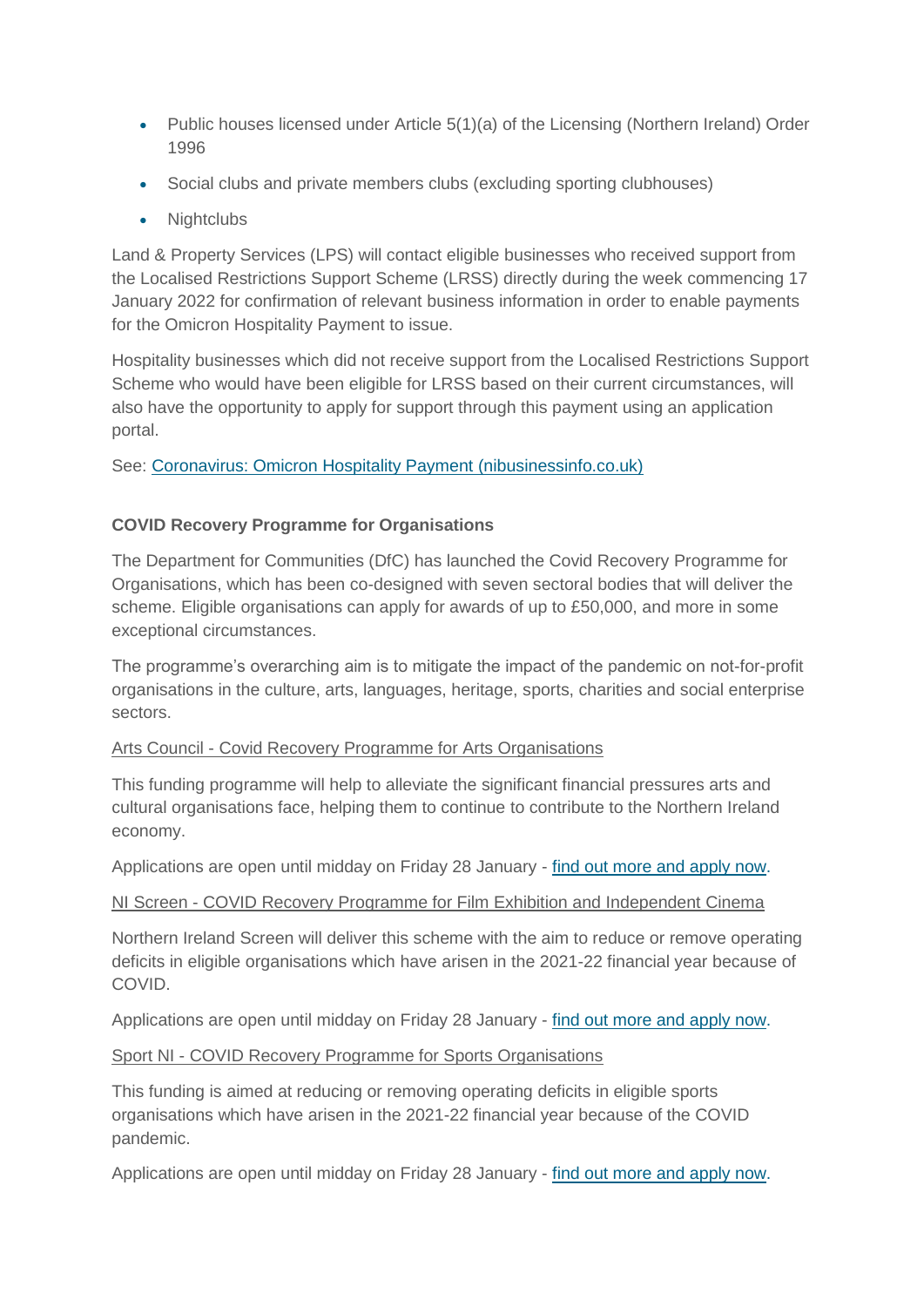You can also join online information webinars to ask questions about the scheme and the application process, taking place at 6.30pm on Monday 17 January and 6.30pm on Wednesday 19 January - to register your place please email [CRP@Sportni.net.](mailto:CRP@Sportni.net)

### National Lottery Heritage Fund - Covid Recovery Programme for Heritage Organisations

This funding scheme is open to not-for-profit heritage organisations operating in Northern Ireland. Organisations that work with all types of heritage are eligible to apply - from built to natural heritage, and those that preserve objects, stories or species.

Applications are open until 12pm on Friday 21 January - [find out more and apply now.](https://www.heritagefund.org.uk/news/new-covid-19-recovery-funding-organisations-and-individuals-northern-ireland)

For grant support for individuals working in the heritage sector see the [Covid Recovery](https://www.nibusinessinfo.co.uk/content/coronavirus-covid-recovery-programme-heritage-individuals)  [Programme for Heritage Individuals.](https://www.nibusinessinfo.co.uk/content/coronavirus-covid-recovery-programme-heritage-individuals)

### Glór na nGael - COVID Recovery Programme for Irish Language Organisations

Funding to assist Irish language community groups who have suffered financially as a result of the pandemic in rebuilding for the future, with the aim of returning to a full program of services and activities.

Applications are open until 5pm on Friday 28 January - [find out more and apply now.](https://www.glornangael.ie/topstory/clar-tearnaimh-covid-a-1-4m-grant-scheme-now-open/?lang=en)

### Ulster-Scots Agency - Covid Recovery Programme for Ulster-Scots Organisations

This funding programme is open to Ulster-Scots organisations across Northern Ireland, to alleviate the significant financial pressures they face and help them to get back up and running again.

Applications are open until 5pm on Friday 28 January - [find out more and apply now.](https://www.ulsterscotsagency.com/news/article/440/new-covid-recovery-programme-for-ulster-scots-now-open/)

# Community Finance Ireland - COVID Recovery Programme for Charities & Social **Enterprises**

This scheme will support eligible charities and social enterprises which have been negatively affected by the pandemic and which have a financial operating deficit during 2021-22 which is attributable to COVID.

Applications are open until 5pm on Friday 28 January - [find out more and apply now](https://communityfinanceireland.com/dfc-covid-recovery-programme-readiness-information/)

See: [Coronavirus: COVID Recovery Programme for Organisations \(nibusinessinfo.co.uk\)](https://www.nibusinessinfo.co.uk/content/coronavirus-covid-recovery-programme-organisations)

#### **Immersive technology open call: NIE Networks**

Digital Catapult Northern Ireland is inviting immersive technology providers to submit a proposal to work with Northern Ireland Electricity Networks (NIE Networks) on development of a virtual reality (VR) application.

NIE Networks is looking to increase their competitive edge when it comes to recruitment by giving potential employees an immersive experience.

With Digital Catapult as a lead partner, they are looking for an immersive technology supplier to develop a VR solution that: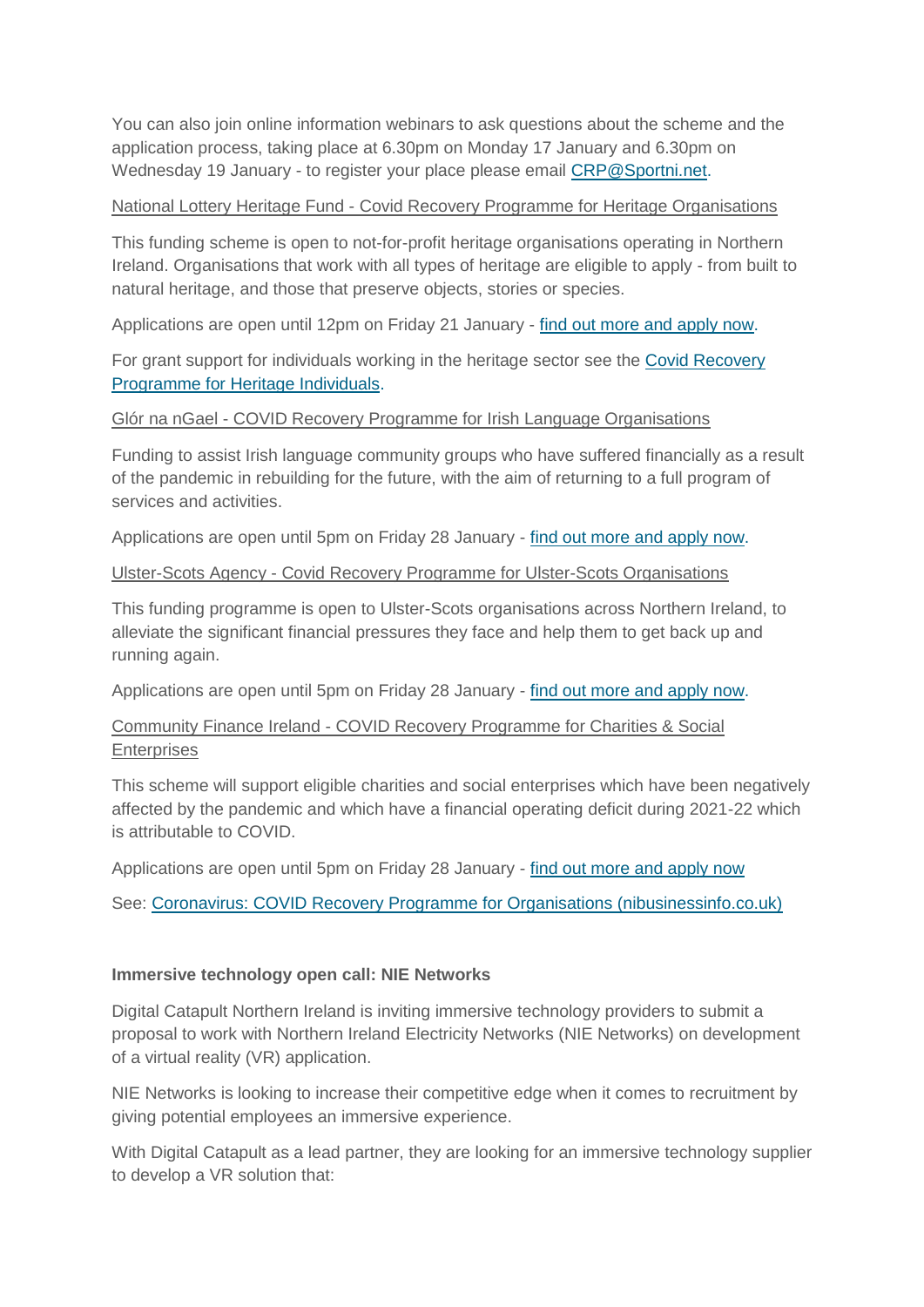- can be used internally and externally by NIE Networks to promote the diverse, technical and innovative nature of the company
- express what the company offers and its range of job roles for potential employees, particularly apprentices and electrical engineers

This application is currently imagined as an interactive experience to engage people who may be interested in working with NIE Networks to give them a feel for the company, the job roles, its culture and values. This 'built in' interactivity may allow the viewer/user an opportunity to sample how VR is used across business functions, e.g. training, data visualisation, and maintenance.

The project will focus on addressing the company's need to use immersive technologies to overcome its current business challenges. Apply before 17:00 on Friday 28 January 2022.

See: Immersive Technology - [Northern Ireland Electricity Networks -](https://www.digicatapult.org.uk/how-we-can-help/live-opportunities/opportunity/immersive-technology-northern-ireland-electricity-networks/) Digital Catapult | Digital [Catapult \(digicatapult.org.uk\)](https://www.digicatapult.org.uk/how-we-can-help/live-opportunities/opportunity/immersive-technology-northern-ireland-electricity-networks/)

# **Covid Recovery Programme for Heritage Individuals**

The Department for Communities and the National Lottery Heritage Fund have launched the Covid Recovery Programme for Heritage Individuals. Grants of up to £2,000 are available to support self-employed and freelance individuals working across the heritage sector.

It is aimed at individuals who were trading viably before COVID-19, have exhausted all other reasonable financing options, and whose income and earning potential has been negatively impacted by the pandemic.

This could include:

- conservators
- **•** builders
- craftworkers
- tour quides

See: [Covid Recovery Programme for Heritage Individuals \(Northern Ireland\) | The National](https://www.heritagefund.org.uk/funding/covid-recovery-programme-for-heritage-individuals)  [Lottery Heritage Fund](https://www.heritagefund.org.uk/funding/covid-recovery-programme-for-heritage-individuals)

#### **Free business support workshops for Newry, Mourne and Down**

These online workshops are scheduled for January to April 2022

Newry, Mourne and Down District Council is holding some free business support workshops for businesses across the area scheduled for January to April 2022.

#### Creating Content For Your Website